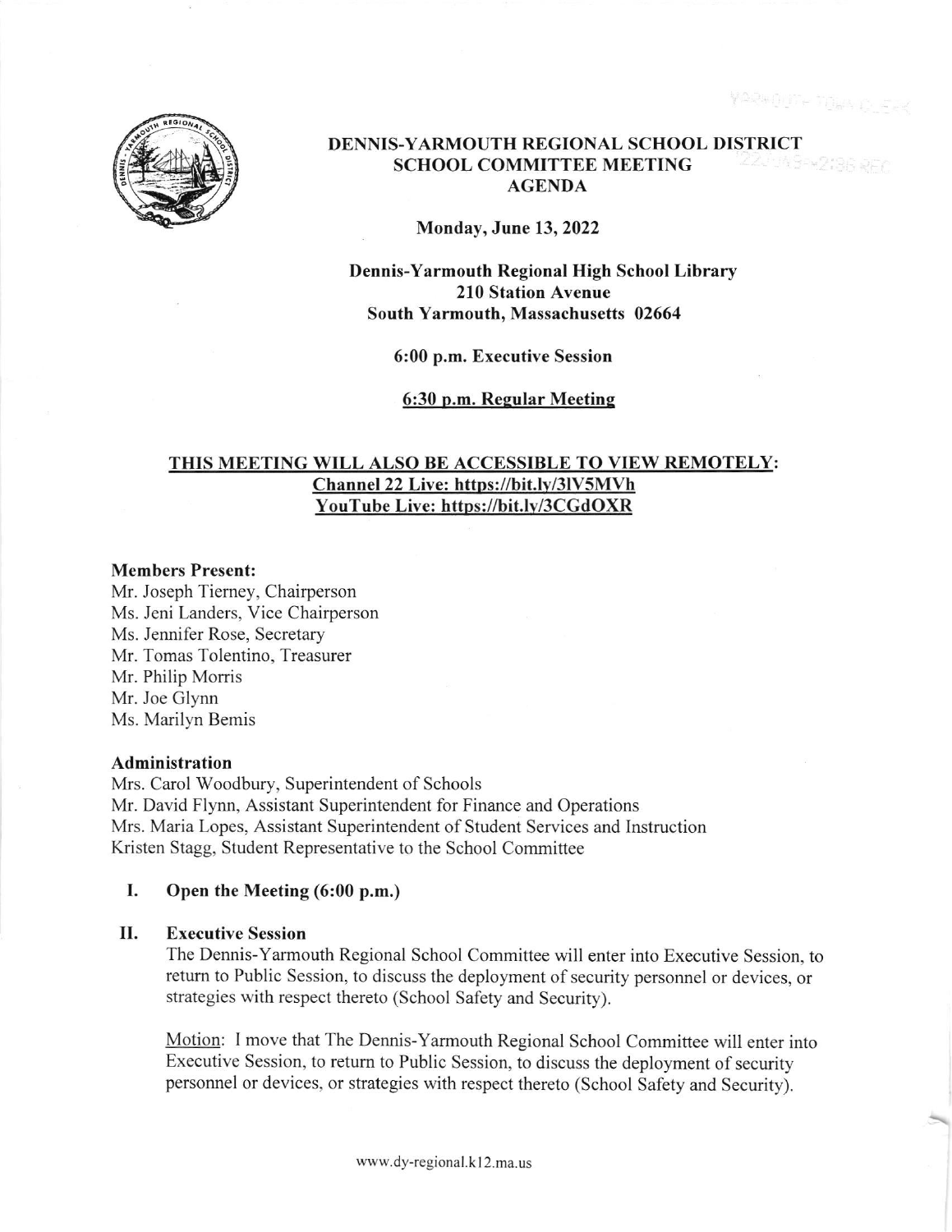### **Presentation - Equal Opportunity Schools** III.

Betsy Pontius, Director of STEM **22.1049-42:36 REC** Dale Fornoff and Bobbette Woolery, Dennis-Yarmouth Regional High School Dennis-Yarmouth Regional High School RISE Students Presentation of Certificates

### IV. **Reports**

- A. D-YRSD School Committee Student Representative Kristen Stagg
- B. School Building Committee Report Joseph Tierney
- C. School Committee Liaisons to the Boards of Selectmen
- D. Assistant Superintendent Report David Flynn
- E. Superintendent Report Carol Woodbury
- **School Committee Business (Enclosure 5)** V. Consent Agenda
- VI. **Bills, Requisitions and Payroll**

### VII. **Calendars**

### VIII. **Public Comment**

### IX. Adjournment

\*The items listed to be discussed are those reasonably anticipated by the Chair. Not all items listed may in fact be discussed and other items not listed may also be brought up for discussion to the extent permitted by law.

\*\*Please note: The timeframes listed above are intended to guide the School Committee in their work. It should be understood that the times are approximate, and therefore may occur earlier than noted; and may be taken out of order at the request of the Chair and a vote of the

Should there be a need for clarification on any of the aforementioned, please contact me prior to the meeting to allow sufficient time for

Consent Agenda (Enclosure 5)

The Superintendent recommends the School Committee approve the following items as

Donations: